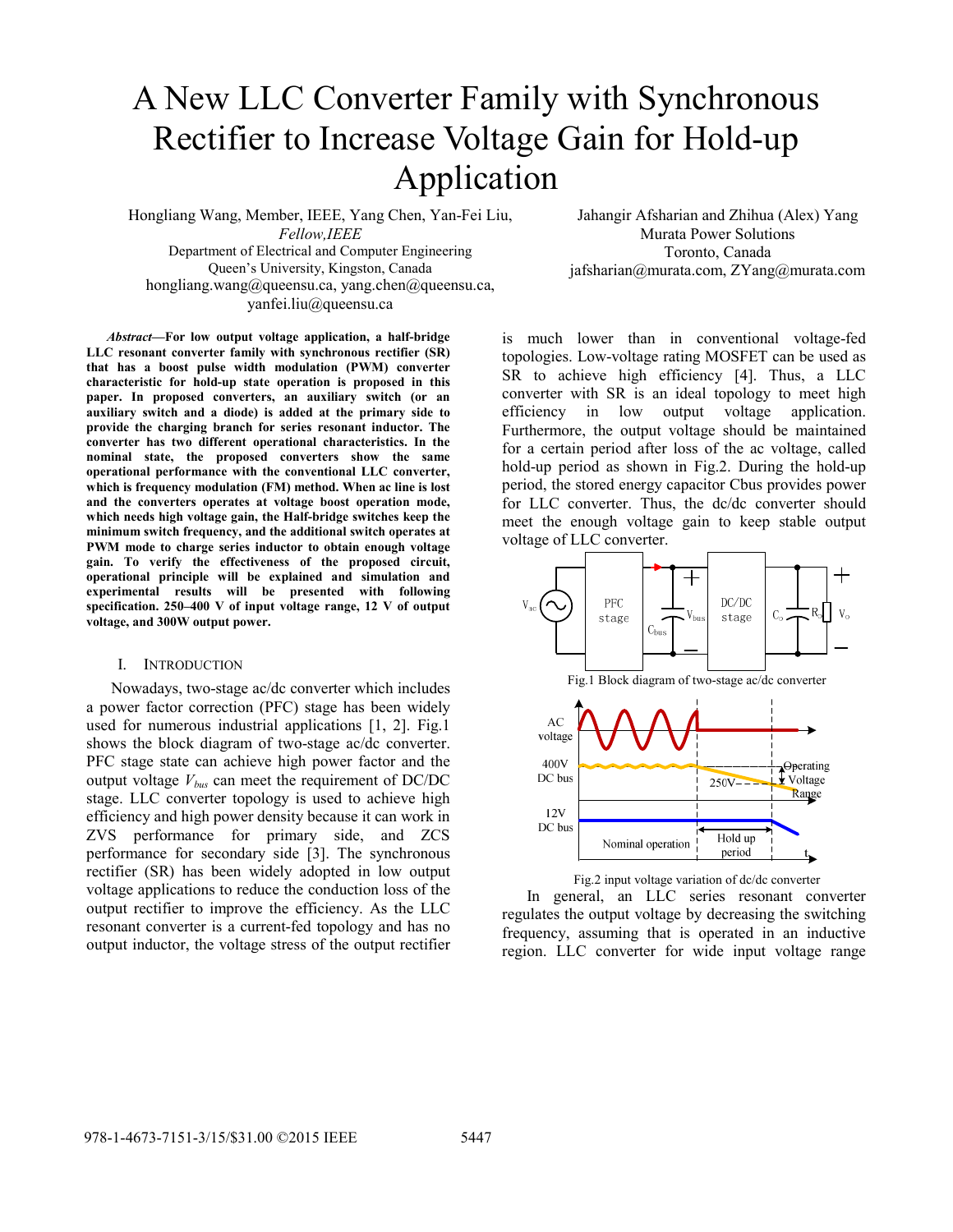should have a small magnetizing inductance to obtain a high peak gain. This will cause large conductions losses at the primary side. Thus, it is difficult to obtain an optimal design that cover wide input voltage and flat efficiency curve. In order to obtain good performance in nominal state and to satisfy the voltage gain requirement during hold-up period, many methods have been developed for hold up state based on an LLC converter [5-10]. Fig.3 shows an LLC converter using variable transformer ratios. Increasing the secondary turns during hold up state, the converter can achieve high voltage gain than traditional LLC converter. However, additional transformer windings means large transformer size, and a switch and a diode renders low power density and high cost. Fig.4 shows the LLC converter with secondary auxiliary circuit, which obtains ZVS performance to the transformer using the additional circuit. Although it can achieve higher voltage gain, the proposed converter has many bulky components and is not suit for low output voltage application when SR MOSFET is required. An asymmetric PWM control method is proposed in Fig.5, no additional circuit is added. The voltage gain can be increased only using the asymmetric, but it is still hard to achieve enough gain for hold up operation. The detailed explain is shown in [7]. Fig.6 and Fig.7 show two new LLC converters using boost PWM scheme. There are several advantages: First, it operates in a narrow switching frequency variation within wide input voltage range. Second, it is feasible to obtain optimal design in nominal state because of the decoupled designs between nominal state and hold-up state. However, they are not suitable for low output voltage application with SR because of short-circuit risk. It is observed from Fig.6 and Fig.7, two secondary diodes of rectifier are used instead of two switches [8] [9]. If these two diodes are replaced with SR, shortcircuit condition will happen. Short circuit condition would also happen for boost PWM control at primary side, as shown in Fig.8, if SR MOSFET is used, [10].Once switches Q2, Q3 are turned on, the primaryside of transformer is short-circuit. Diode is required as rectifier at secondary-side.



Fig. 6. An LLC using boost PWM control scheme at secondaryside [8]



Fig. 7. An LLC using boost PWM control scheme at secondary-side [9]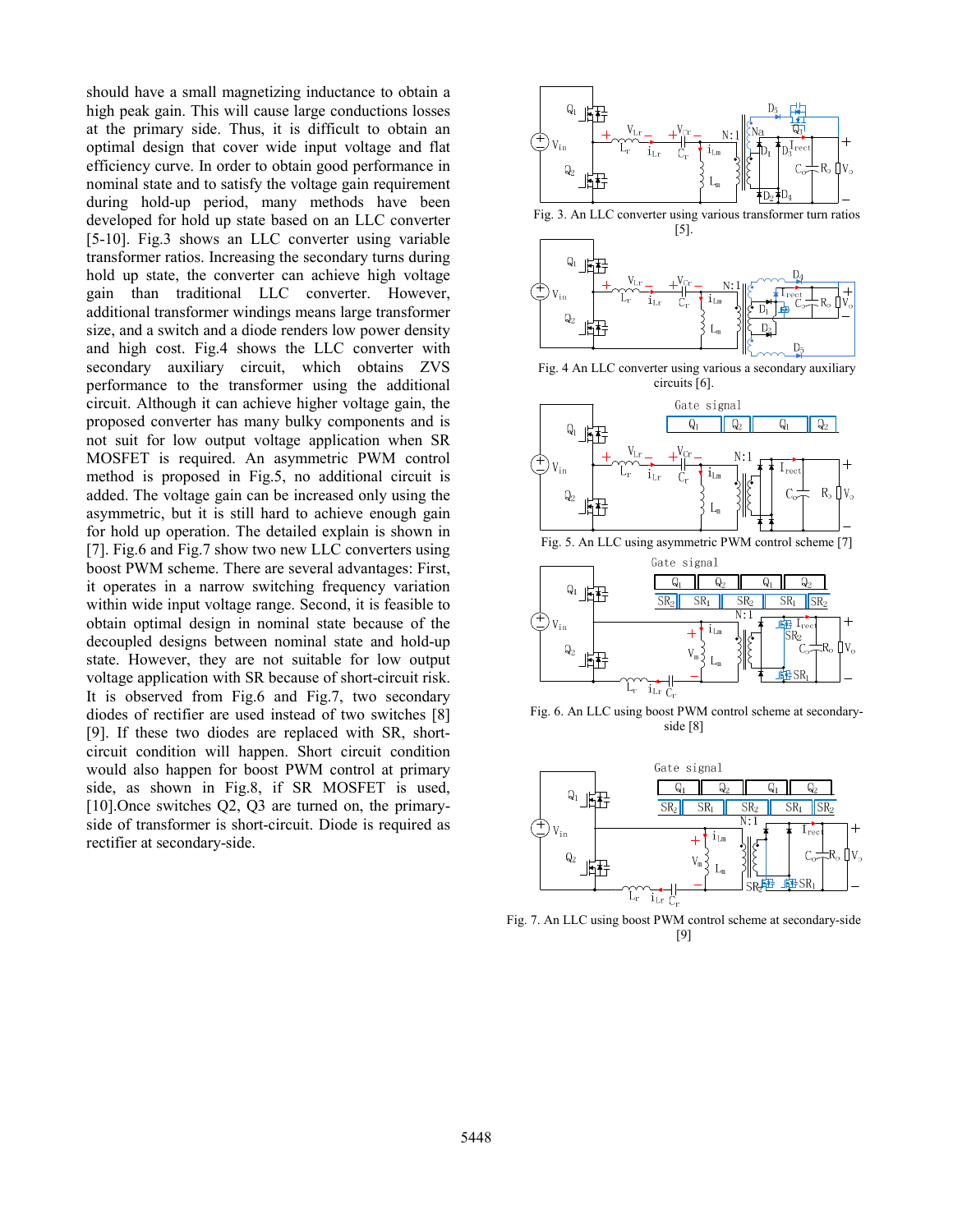

Fig. 8. An LLC using boost PWM control scheme at primaryside[10]

In this paper, a new half-bridge (HB) LLC converter family is proposed to increase the voltage gain. The proposed converters can operate at maximum efficiency point of the HB LLC converter during nominal input voltage range. When input voltage is low, the added switch starts to operate at PWM mode to increase the energy transferred from the input source to resonant tank, which is then transferred to output, and therefore, voltage gain is increased. This is particular suitable for hold-up operation. As it is decoupled design between nominal operation and hold-up operation, the switching frequency variation range is not wide, which means high efficiency. Section II provides the topologies of the proposed converter. Section III shows the detailed operation of the proposed LLC converter. Section IV provides simulation and experimental results of a 300W prototype; and Section V is conclusion.

## II. TOPOLOGIES OF THE PROPOSED CONVERTER

The new topology family of the proposed converters based on HB LLC is presented in Fig.9. There are six



new converters. A switch and a diode are added in Fig.9  $(a)$ ,  $(b)$ ,  $(c)$ ,  $(d)$ ,  $(e)$ ,  $(f)$ . The series diode and switch is added. The diode makes a function to interrupt the branch to charge the parasitic capacitor of additional switch. Only one switch is added in Fig.9 (g), (h). The source of the additional switch, Q3, is same as the source of Q2, which simplifies the gate drive circuit for Q3. The detailed analysis will be done based on Fig.9 (h) in this paper. The operation of other circuits is similar.

Under normal input voltage range, the additional MOSFET, Q3, in the proposed converters does not turn on and the converters operate like the traditional HB LLC converter. The output voltage is controlled by switching frequency control. The switching frequency can be designed nearby the resonant frequency, thus, it can be designed as an optimal HB LLC converter. When the input voltage is low, the proposed converter will operate at voltage boost mode when half bridge switches (Q1 and Q2) operate at minimum switching frequency and the added switch Q3 operates at PWM mode to increase the energy transferred from input source to resonant tank, and to increase the voltage gain. Several variable parameters are defined as follows.  $i_{\text{Lr}}$ ,  $i_{\text{Lm}}$ ,  $i_{\text{O3}}$ , I<sub>rect</sub> are the current of series inductor Lr, magnetic inductor Lm, and switch Q3, rectifier current, respectively.  $V_{HB}$ , Vm and Vo are the voltage of halfbridge, primary-side voltage of transformer, output voltage, respectively. The transformer turns ratio is N.

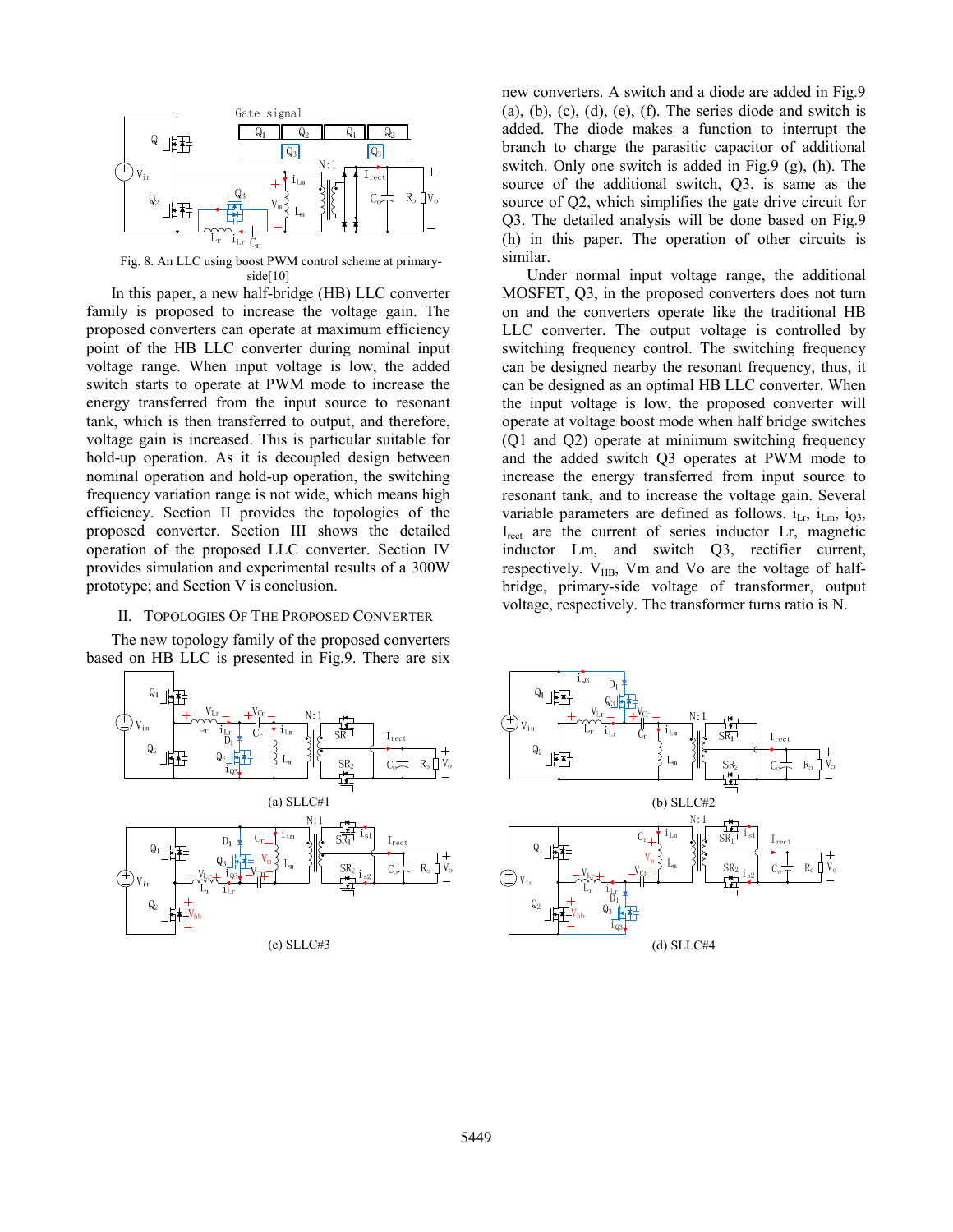

Fig.9 A New LLC Converter Family with Increased Voltage Gain

#### III. BASIC OPERATION OF THE PROPOSED LLC **CONVERTER**

Fig. 10 shows the principle of normal operation mode and voltage boost operation mode. In the normal operation mode, the operation of the proposed converter is the same of the LLC resonant converter. The key waveform of the normal operation mode is illustrated in Fig. 10 (a). In the voltage boost operation mode. The key waveform is shown in Fig.10 (b). Fig.11 shows the all model operation under voltage boost operation mode.

Mode  $1(M1)$ : Q2, Q3 turn on at  $t_0$  as shown in Fig.11 (a). The resonant current iLr increases linearly due to the positive input voltage Vin applied on the Lr. The magnetic inductor Lm is charged by the resonant capacitor Cr. The current is through Q3 and body diode of Q2.

Mode  $2(M2)$ :.Q3 turns off at t<sub>1</sub> as shown in Fig.11 (b). The large resonant current is through the resonant capacitor Cr, magnetic inductor Lm, transformer and Q2. The large rectifier current charges output capacitor by SR2.

Mode  $3(M3)$ : At  $t=t_2$ , the current flowing through the secondary-side of transformer reaches zero, which is shown in Fig.11 (c). The converter enters an idle mode where no power is being transferred from the source to the load. Three components Lr, Cr and Lm are resonant each other.

Mode  $4(M4)$ : At t=t<sub>3</sub>, Q2 turns off and Q1 turn on as shown in Fig.11 (d). The primary-side voltage Vm is clamped NVo; the input energy is transmitted to secondary-side. This mode is similar with the conventional LLC converter.

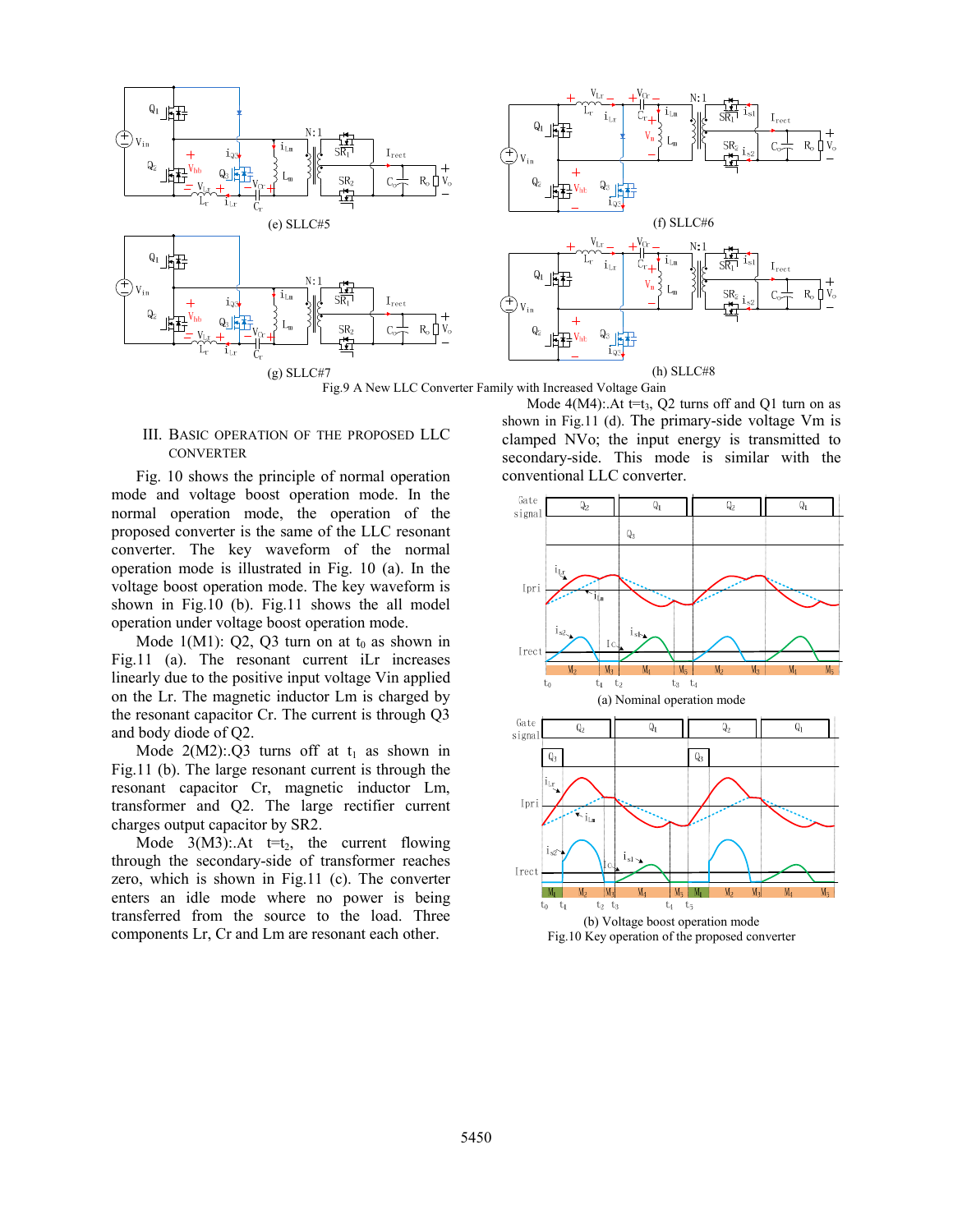Mode5 (M5): At  $t=t_4$ , the current flowing through the secondary-side of transformer reaches zero, which is shown in Fig.11 (e). The converter enters an idle mode where no power is being transferred from the source to the load. Three components Lr, Cr and Lm are resonant each other.



(e) Mode 5 Fig.11 Equivalent circuit of at voltage boost operation mode



The proposed converter has two different inputoutput voltage conversion ratios depending on its operational state. For nominal state, it has the same operational characteristic with the traditional HB LLC converter. Fig.12 shows the simulated relationship of the voltage gain and duty cycles, in which the switching frequency keeps the minimum frequency  $f_{min}$ . The duty cycle of additional switch Q3 is defined as the ratio of the on time of Q3 over the switching period of the minimum frequency  $(1/Fs_{min})$ .

For voltage boost operation state, the switch frequency is fixed in minimum frequency. Increasing the duty cycle of the Q3, the relative gain is significant boost, there are 3.2 time, 4.5 time gain compared with conventional LLC at minimum frequency.

As the normal input voltage is 400V, the optimal LLC converter can meet the gain requirement between 330V and 400V at full load. The minimum input voltage is 250V to satisfy the holdup operation. Thus, 1.5 times gain-increasing is enough for hold up operation. The duty cycle is limited to 15% in the experiment. The detailed experiment results are shown in next.

#### IV. EXPERIMENT RESULTS

To verify the performance of the proposed converter family, a prototype is designed with following 300W, 12V output. Tab.1 shows the experimental prototype parameters.

| I av. I Experimental Prototype Parameters |  |
|-------------------------------------------|--|
| 150KHZ-270KHZ                             |  |
| 330V-400V LLC<br>250V minimum voltage     |  |
|                                           |  |
| 300W                                      |  |
| 17:1:1                                    |  |
| 250uH                                     |  |
| 16.5uH                                    |  |
| 23.5nF                                    |  |
| 800uF                                     |  |
|                                           |  |

Tab.1 Experimental Prototype Parameters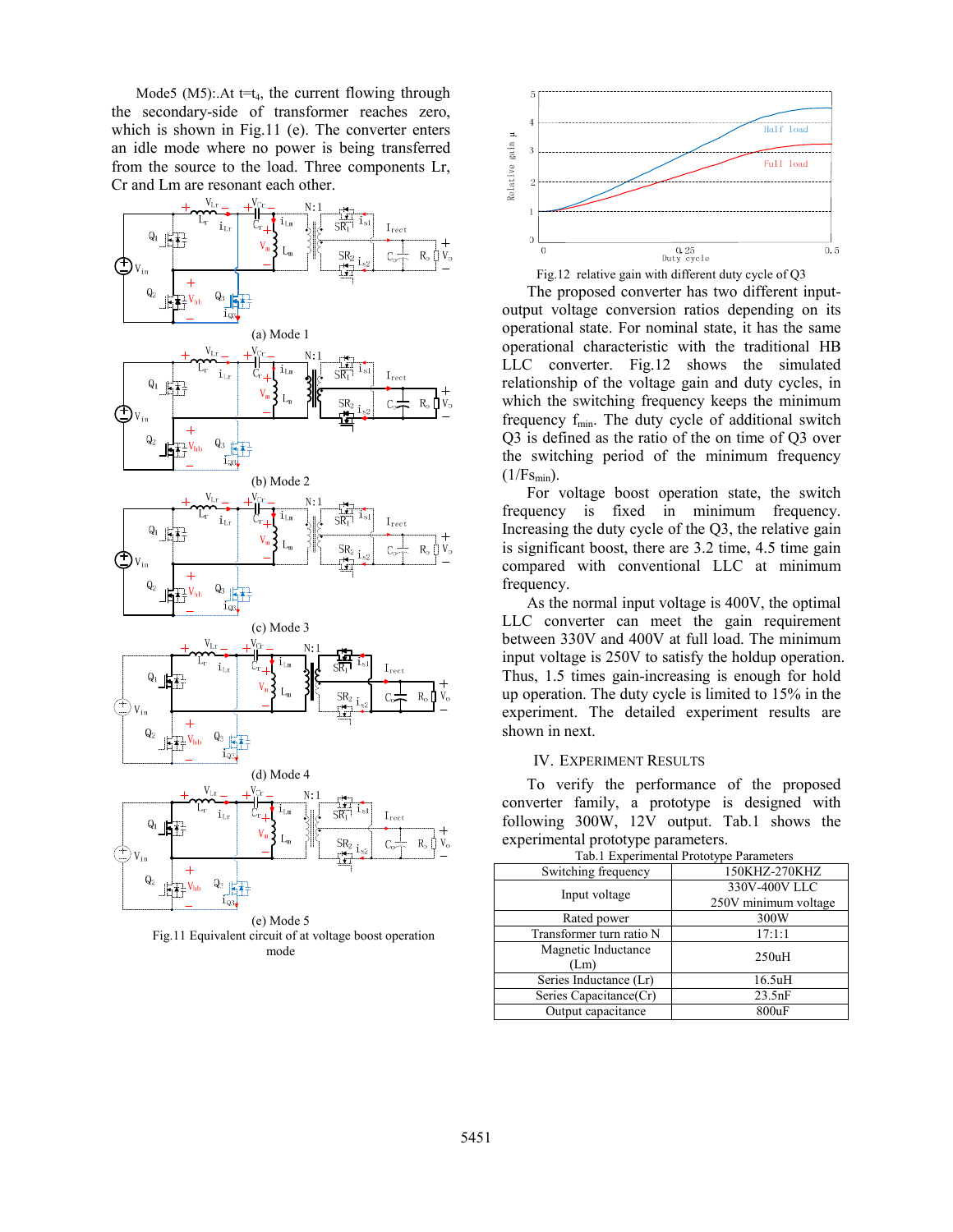Fig.13 shows the experiment results of 25A load current from nominal state to voltage boost operation state. The input voltage is reduced from 400V at  $t_1$  to 250V at  $t_3$ . During  $t_1-t_2$ ; the optimal LLC converter can meet the gain requirement. When the input voltage is decreased below 330V, the additional switch starts operating, such as  $t_2-t_3$ . The output voltage remains at 12V during all the operation. Fig.13 (b), (c) show the waveform at 400V, and 250V input voltage. The series current peak value is  $3A$  at  $t_1$ ,  $7.5A$  at  $t_3$ . Fig. 14 shows the





experiment results at 15A load current from nominal state to voltage boost operation state. The input voltage is reduced from 400V at  $t_1$  to 220V at  $t_3$ . During  $t_1-t_2$ ; the optimal LLC converter can meet the gain requirement. When the input voltage is decreased into 310V, the additional switch is working smoothly once the input voltage goes on down, such as  $t_2-t_3$ . The output voltage keeps at  $12V$ during all the operation. Fig.14 (b), (c) show the waveform at 400V, and 220V input voltage. The series current peak value is  $1.8A$  at  $t_1$ ,  $5A$  at  $t_3$ .